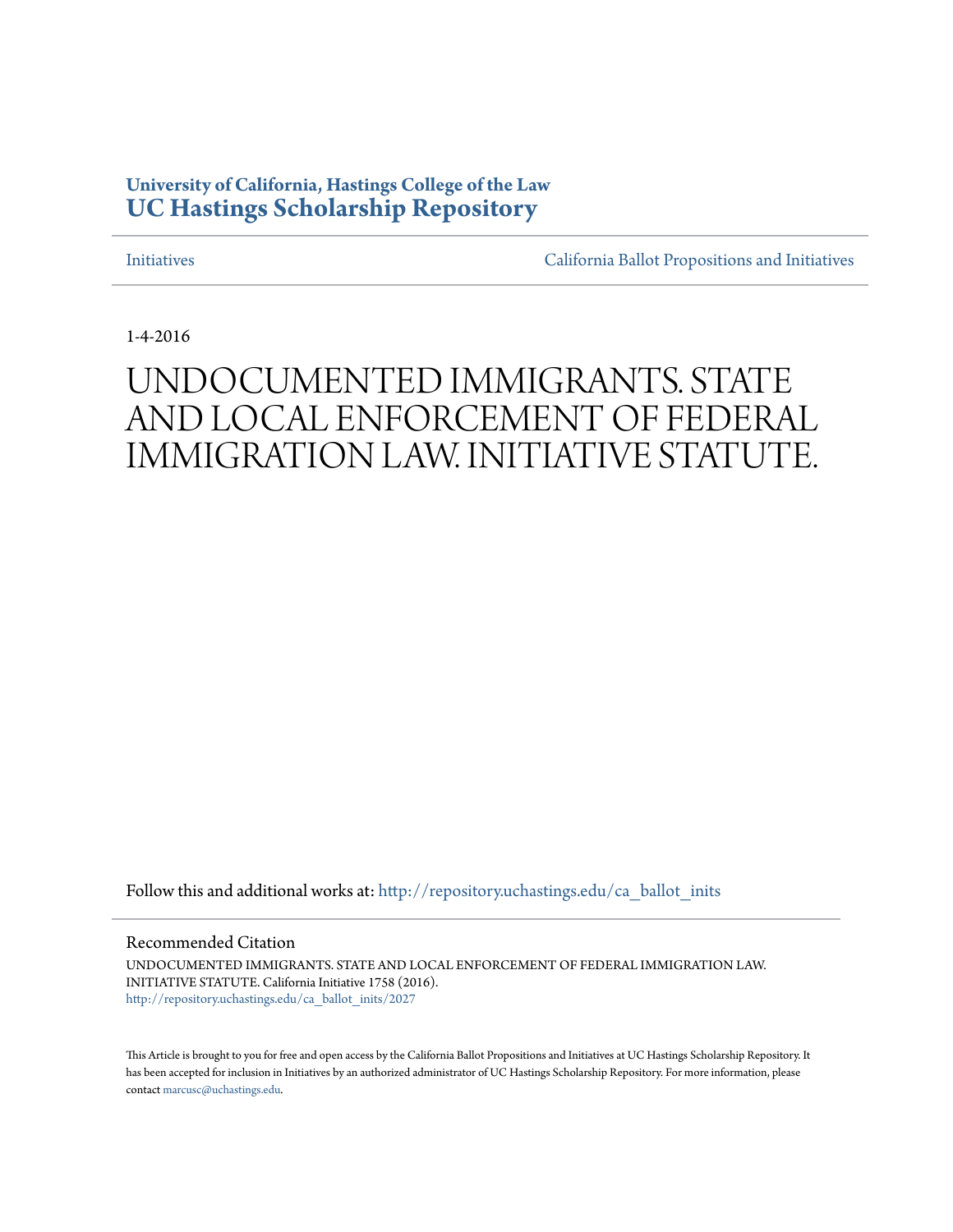$15 - 0099$  Amdt. #



California Attorney General Kamala Harris Attn: Ashley Johansson, Initiative Coordinator 1300 I Street, 17<sup>th</sup> Floor, Post Office Box 944255 Sacramento, California 94244-2550

INITIATIVE COORDINATOR ATTORNEY GENERAL'S OFFICE

DEC O **2** <sup>2015</sup>

To Ashley Johansson,

This is the written request for your review of the permitted modifications within 35 days of submission for the proposed initiative measure, known as Davis-Oliver and Kate's Law, Protecting Americans. There are two copies, the first with redlines specifically noting the revisions for internal review, and the second is the final un-edited copy.

revisions for internal review, and the second is the final un-edit<br>Thank you,<br> *TeclAteGr*s *Proponents: Ted Hilton and Jerry Mailhot* 

Proponents: Ted Hilton and Jerry Maillot

Public contact address: POB 9985 Subrego 92169 CA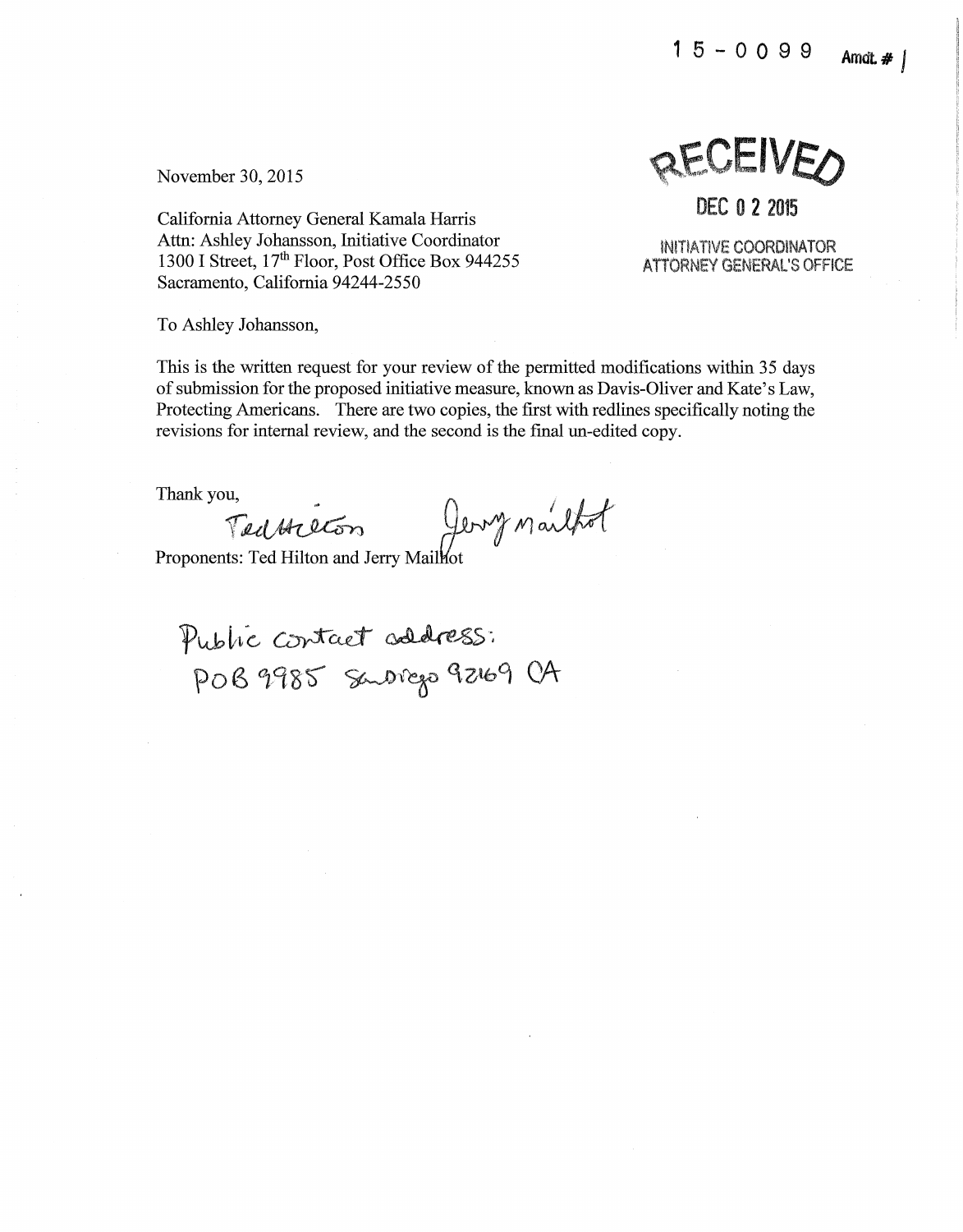## THE PEOPLE OF THE STATE OF CALIFORNIA DO ENACT AS FOLLOWS:

SEC. 1. This measure shall be known and may be cited as Davis-Oliver and Kate's Law, Protecting Americans.

SEC. 2. Chapter 3.5 ( commencing with Section 653.65) is added to Title 15 of Part 1 of the Penal Code, to read:

CHAPTER3.5. COOPERATIVE ENFORCEMENT OF FEDERAL IMMIGRATION LAW.

653.65 (a)Each state or political subdivision of this state, including any law enforcement entity of this state or political subdivision of this state, shall provide to the Secretary of Homeland Security in a timely manner with identifying information with respect to each alien in the custody of the state, or political subdivision of the state, who is believed to be inadmissible or deportable.

(b) For any lawful contact made by a law enforcement official or agency of this state or a county, city and county, city, town or other political subdivision of this state, a law enforcement official may inquire of the person's immigration status, and where reasonable suspicion exists that the person is an alien who is unlawfully present in the United States, a reasonable attempt shall be made, in a timely manner, to determine the immigration status of the person. The immigration status of the person shall be verified with the federal government pursuant to 8 United States Code Section 1373 (c).

(c) Upon notification that an arrested person is unlawfully present in the United States, the arresting agency shall immediately verify with the United States Department of Homeland Security whether an immigration detainer is to be issued for such person.

(d) A state or local law enforcement agency having custody of an alien for whom  $a$ . request for a detainer has been received from federal immigration authorities shall not release the alien from custody, but shall retain custody of the alien to the extent permitted under federal law for transfer of the alien into federal custody.

( e) A government entity or official shall comply with a request made by the Department of Homeland Security to notify about the release of an alien, and for access to a jail or correctional facility, to an inmate, or to any inmate documentary record or information.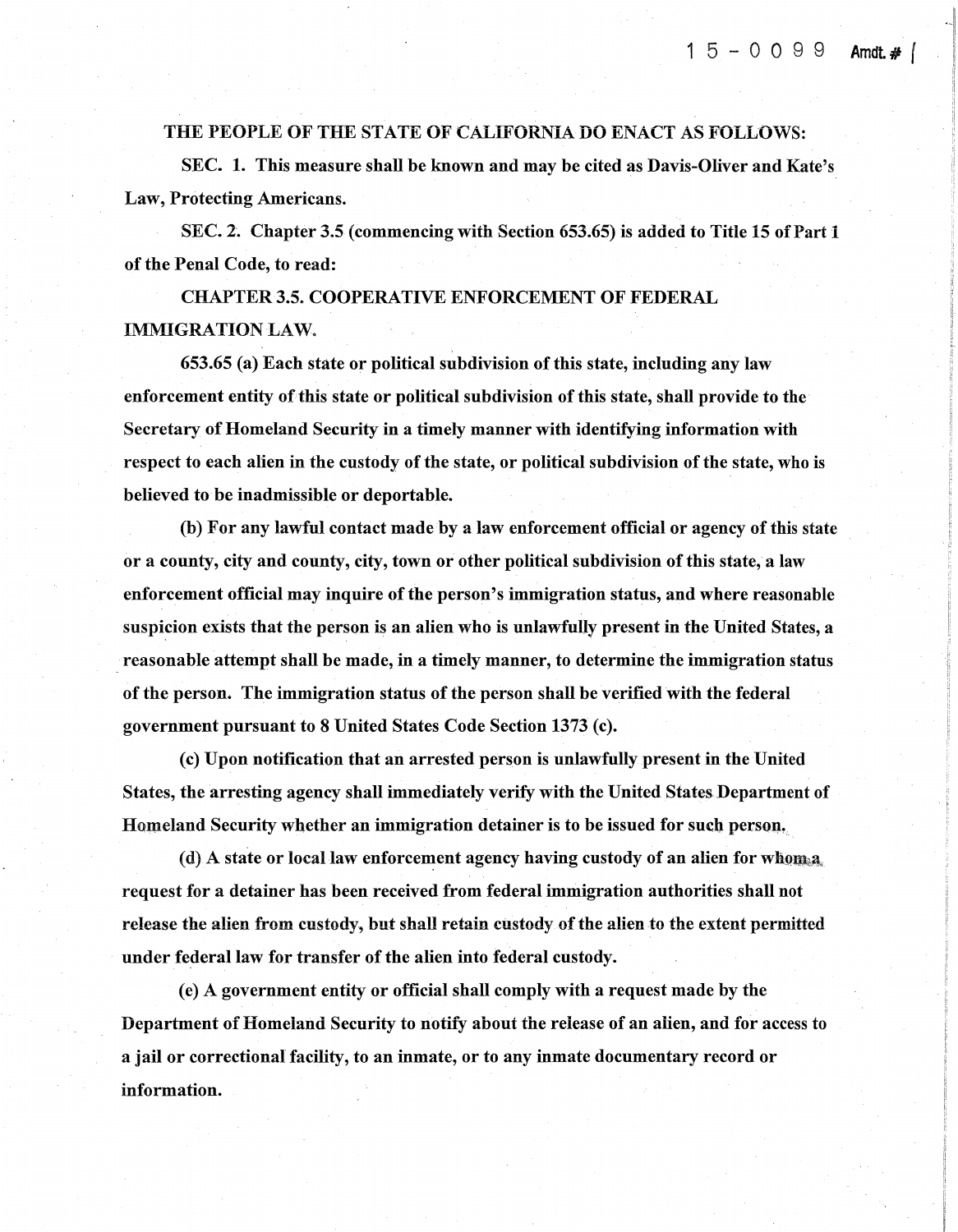(f) Notwithstanding any other provision of law, a law enforcement agency may securely transport an alien who is unlawfully in the United States and who is in the agency's custody to a federal facility in this state or to any other point of transfer into federal custody that is outside the jurisdiction of the law enforcement agency.

SEC. 3. Section 11057 is added to the Penal Code, to read: Allen and Section

数字式

11057. (a) The Secretary of Homeland Security is authorized and directed to negotiate the terms of a Memorandum of Agreement, pursuant to 287 (g) of the United States Immigration and Nationality Act, between the State of California and the United States Department of Homeland Security, providing for designated law enforcement officers to perform certain functions of federal immigration officers within the State of California: passas and a pathyric descripting to political to protest 16) in antal class in chap

(b) The Memorandum of Agreement negotiated pursuant to subsection (a) shall be signed on behalf of the state by the Attorney General. The state of the state of the

 $\bullet$  (c) A state or local law enforcement agency may designate to the Department of Homeland Security one or more peace officers who shall be trained pursuant to the Memorandum of Agreement. The state of the state of the state of the state of the state of the state of the state of the state of the state of the state of the state of the state of the state of the state of the state of th

**ability** (d) The Attorney General shall make requests for funds to advance training of additional officers, pursuant to Section 287 (g) of the United States Immigration and Nationality Act, to be stationed at each booking, jail and correctional facility to perform immigration law enforcement functions, including the identification, apprehension, and detention of inadmissible or deportable aliens, and to combat transnational organized crime committed by deportable alien cartels or gangs. The state of the constant second second

SEC. 4. Section 11059 is added to the Penal Code, to read: miller.

11059. (a) Notwithstanding any other provision of law, no official or agency of this state or political subdivision therein may prohibit or in any way restrict any peace officer from inquiring into the citizenship or immigration status of a person for the following purposes: and the strate between a high rights of indefacilities as the advantage of

 $\mathcal{O}(1)$  For the purpose to comply with any agreement between the U.S. Department of Homeland Security, Immigration and Customs Enforcement and the State of California.

(2) For any other lawful purpose, to the fullest extent permitted under federal law.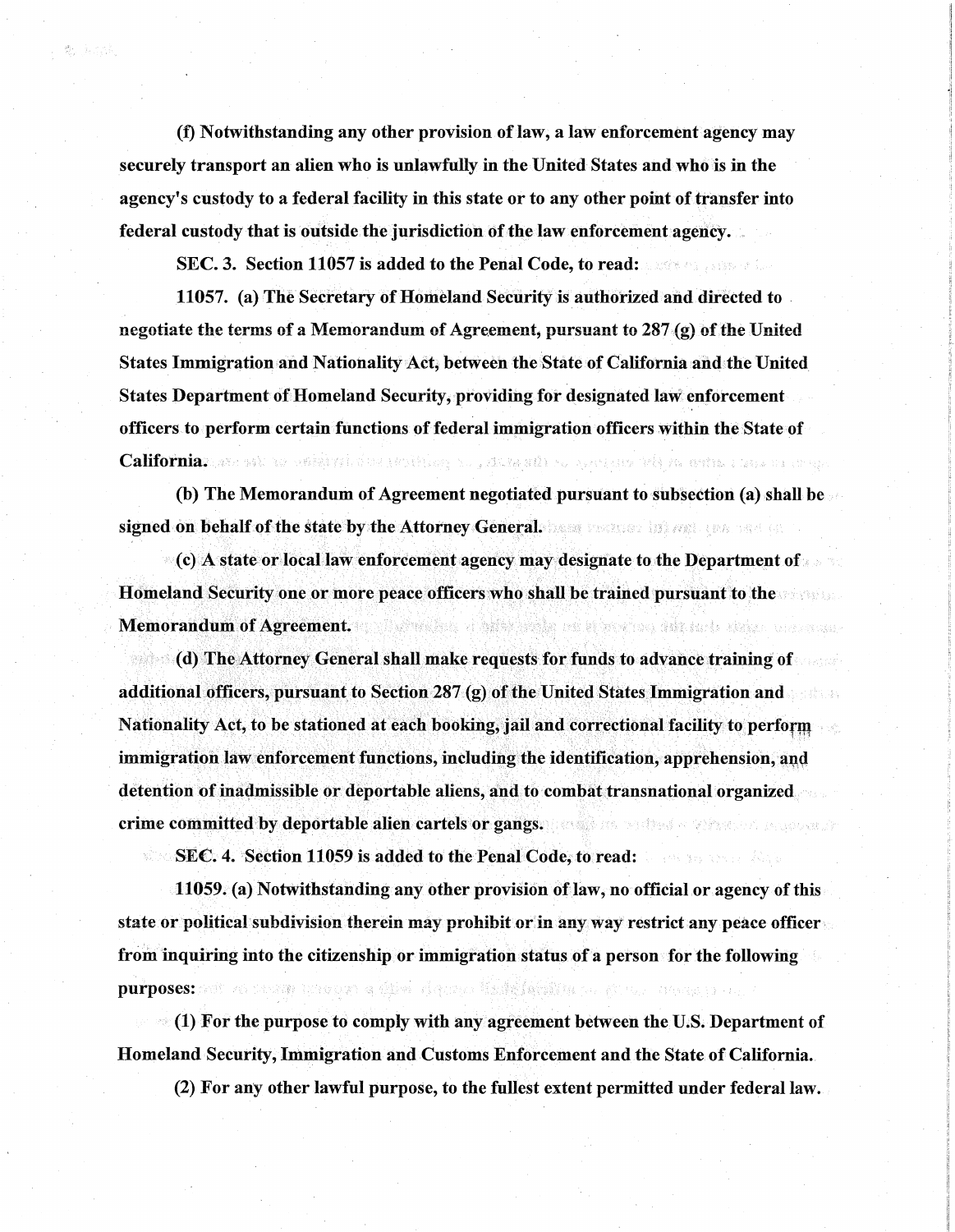(b) Except as provided in federal law, officials or agencies of this state, or political subdivision therein, may not be prohibited or in any way restricted from collecting, sending, receiving, or maintaining information relating to the immigration status of any individual or exchanging that information with any other federal, state, or local governmental entity for the following official purposes:

1) Verifying any claim of residence or domicile if determination of residence or domicile is required under the laws of this state, or a judicial order pursuant to a civil or criminal proceeding in this state.

2) Determining eligibility for any public benefit, service or license provided by any federal, state, local or other political subdivision of this state.

3) Confirming the identity of any person who is detained.

4) If the person is an alien, determining whether the person is in compliance with the federal registration laws prescribed by Title II, Chapter 7 of the Federal Immigration and Nationality Act.

{c) No state or political subdivision of this state, including any law enforcement entity of this state or of a political subdivision of this state, shall have in effect any of the following:

(1) A statute, ordinance, policy or practice that is in violation of subsection {a) or {b) of section 642 of the Illegal Immigration Reform and Immigrant Responsibility Act of 1996 (8 u.s.c. 1373.)

(2) A statute, ordinance, policy or practice that prohibits any government entity or official from complying with a detainer that has been lawfully issued or a request to notify about the release of an alien that has been made by the Department of Homeland Security in accordance with sections 236 and 287 of the Immigration and Nationality Act (8 U.S.C. 1226 and 1357) and section 287.7 of title 8, Code of Federal Regulations.

{ d) Notwithstanding any other provision of law, a state or local government entity or official shall not issue in the form of resolutions, ordinances, administrative actions, general or special orders, departmental policies, or any other forms of guidance that violate federal law or restrict any state or political subdivision of this state from assisting in the enforcement of federal immigration law, complying with federal law or coordinating with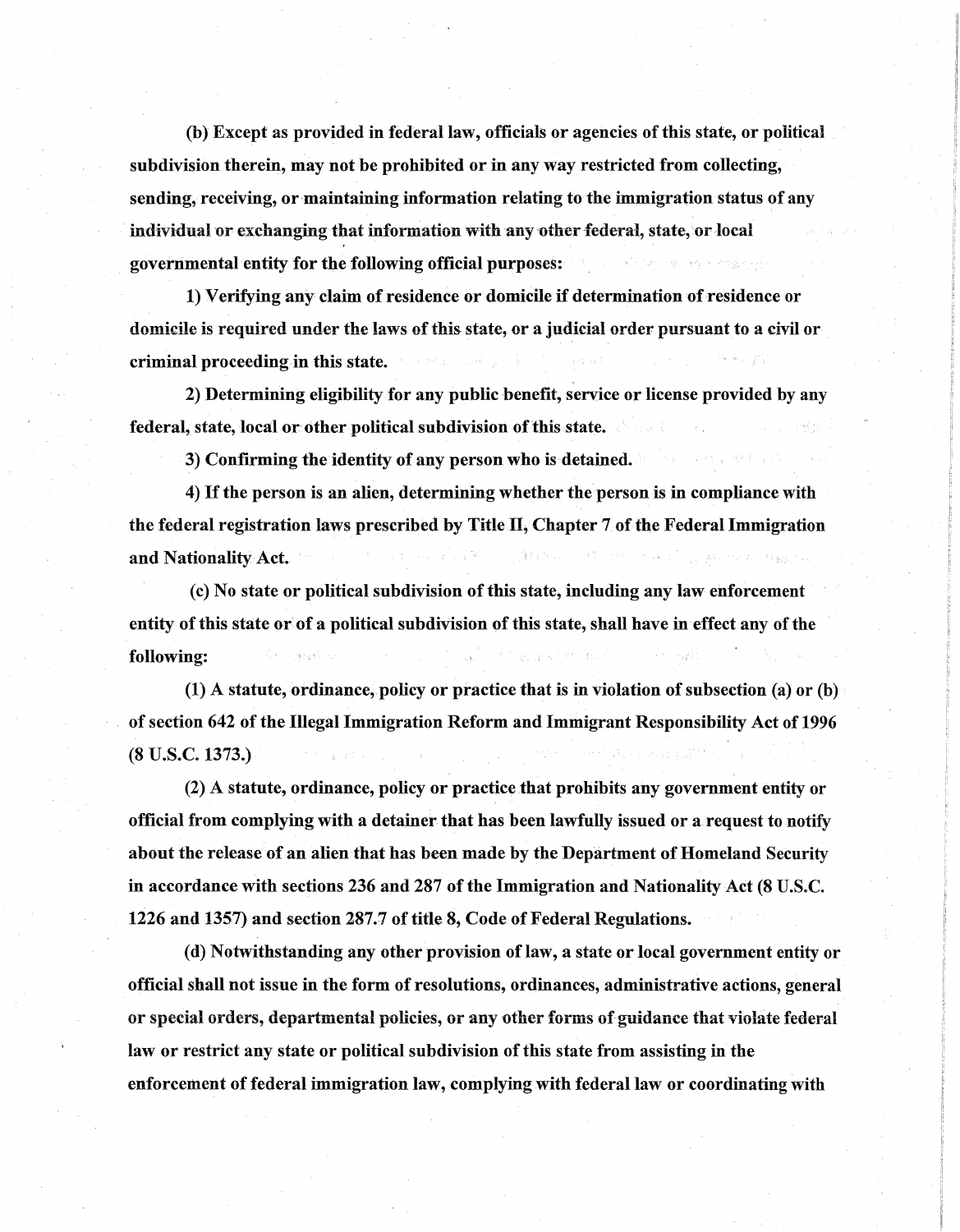federal law enforcement. The same to additional and assume the enforcement of the second state of the second state of the second state of the second state of the second state of the second state of the second state of the

(e) A person may bring an action in Superior Court to challenge any official or agency of this state or a county, city, town or other political subdivision of this state that adopts or implements a resolution, ordinance, administrative action, general or special orders, or departmental policies, that limit or restrict the provisions of this section. If there is a judicial finding that an entity has violated this section, the court shall order the following: a or rassenger should be a second as the seal and refers on the set of  $\mathbf{q}$ 

(1) That the person who brought the action recover court costs and attorney fees.

(2) That the entity which violates the provisions of this section shall pay a civil penalty of not less than five thousand dollars (\$5,000) and not more than ten thousand dollars (\$10,000) for each day that the policy has remained in effect after the filing of an action pursuant to this subsection. A contract which would make many simples of the re-

**Example 15 A court shall collect the civil penalty prescribed in subsection (e) and remit the** civil penalty for deposit into the Peace Officers Training Fund, created under California Penal Code § 13520. The pulled of state and in environmental control of the

**SEC. 5. If the Commission on State Mandates determines that this act contains**  $\sim$ costs mandated by the state, reimbursement to local agencies and school districts for those costs shall be made pursuant to Part 7 (commencing with Section 17500) of Division 4 of Title 2 of the Government Code. given a since which we shall say if I will be a fine mother to

SEC, 6. (a) The provisions of this act are severable. If any provision of this Act or  $\mathbb R$ its application is held invalid, that invalidity shall not affect other provisions or applications that can be given effect without the invalid provision or application.

 $\sim$  (b) The terms of this Act regarding immigration shall have the meanings applied under federal immigration law. genergiance and he "Motors differentians since conditions to

(c) The provisions of this Act shall be implemented in a manner consistent with federal laws regulating immigration, protecting the civil rights of all persons.

uglicas cieli ter certe oslidad fuma af revaliridada, grânniana, aide imanada ti antionis, general

 $\alpha$  specifies the constant policing, is any other depart of gardence the childre form

สุข พวกประ จากการราช พล.่ว่า ปลิสัยสิ่งที่พิษณ์ คัญชนะ เพลง กล่าวราหาของไป อย่าง ราวจากกลังพ

. The contraction of the controller in the substantial properties in the compared in the  $\Omega$